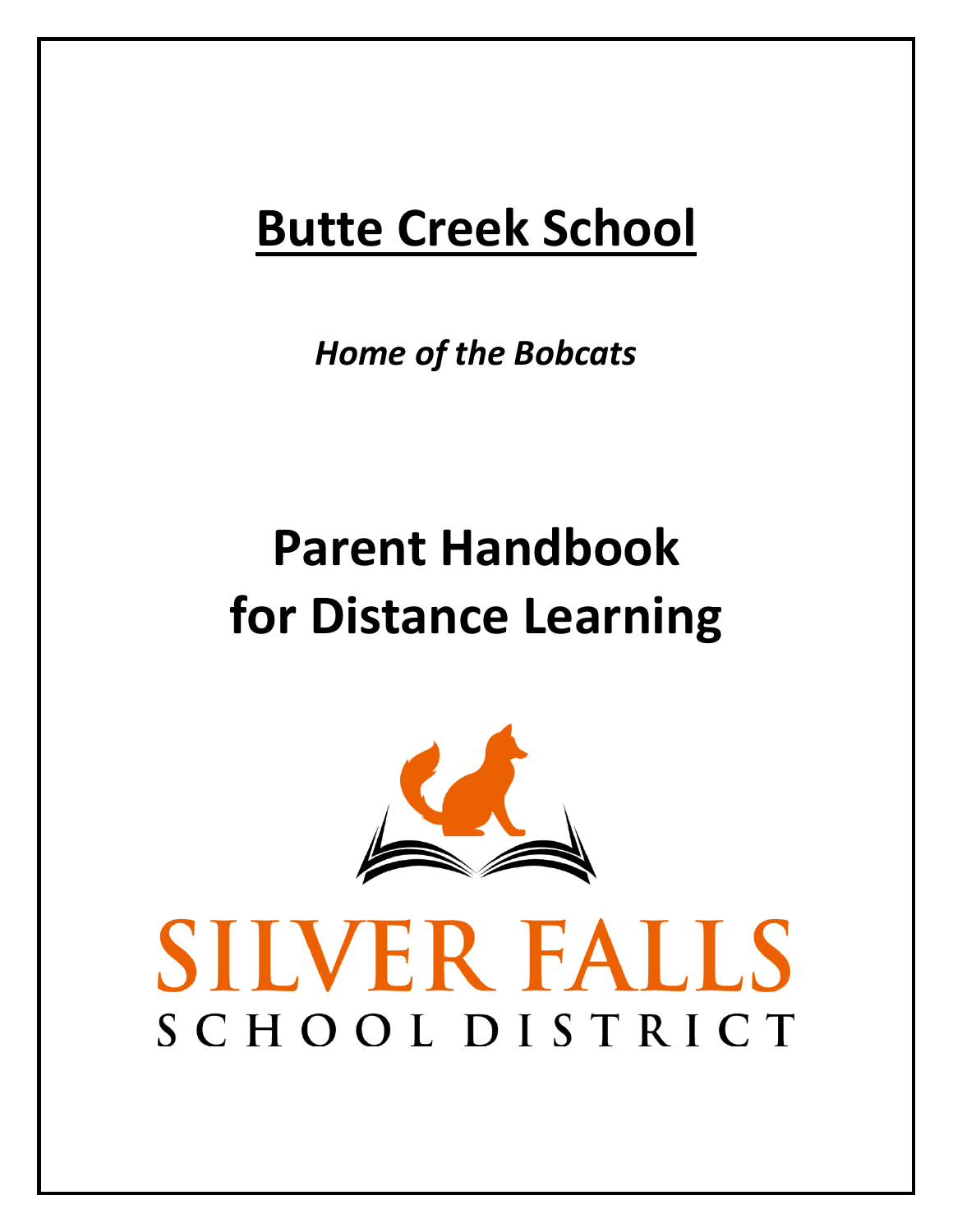## **Table of Contents**

| <b>ODE Key Elements of Distance Learning</b>                                                                                           |
|----------------------------------------------------------------------------------------------------------------------------------------|
|                                                                                                                                        |
| Examples of tools for demonstrating<br>and assessing learning <b>container and assessing learning</b> container and assessing learning |
|                                                                                                                                        |
|                                                                                                                                        |
|                                                                                                                                        |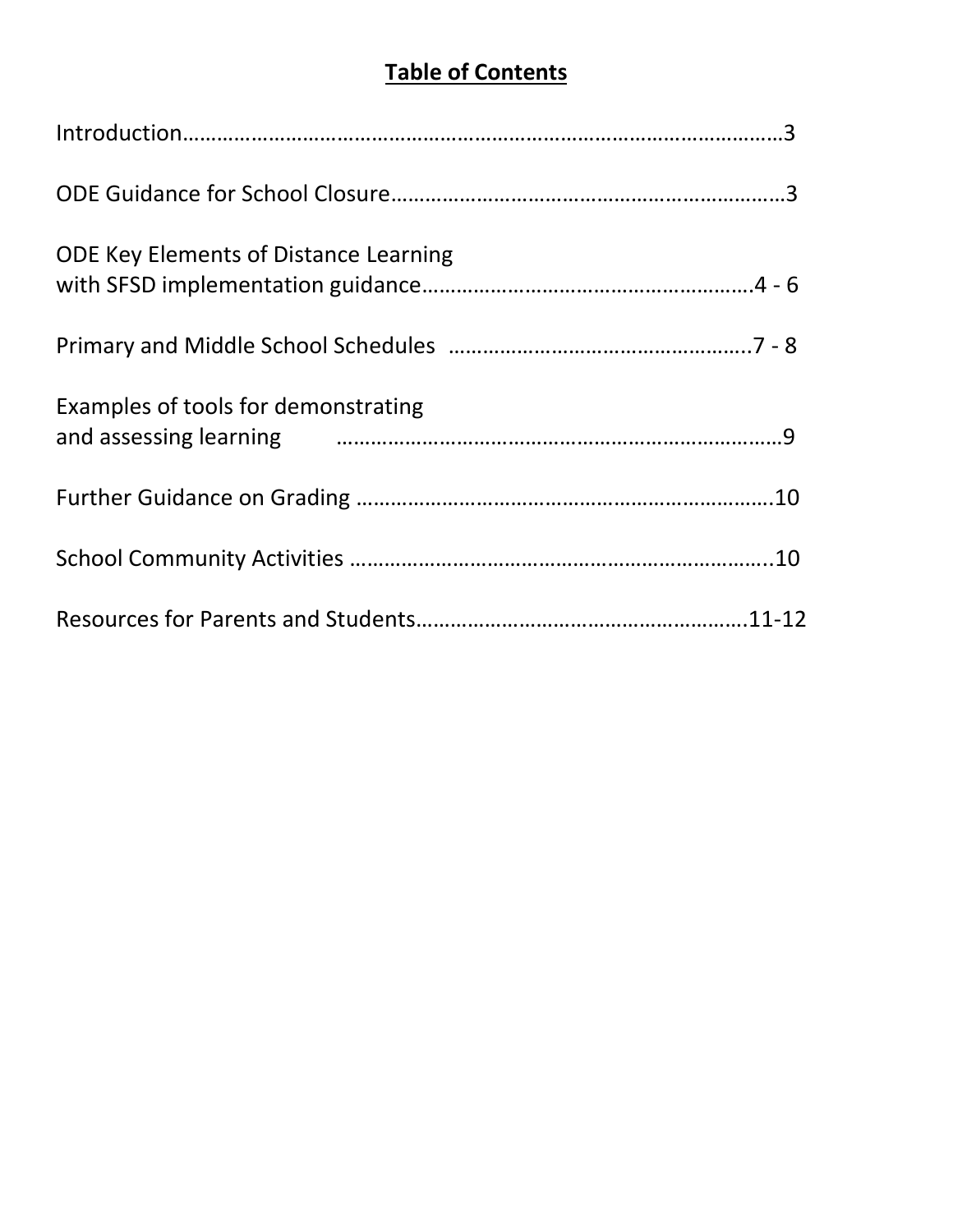#### Dear Butte Creek Families,

What a profound change we've experienced in such a short time. As we now know that school will not re-open until September, our District is now prepared to implement Distance Learning for all students, starting Wednesday, April 15 and continuing through the remainder of the 2019-20 school year. Distance Learning is defined as instruction in which the student and teacher are in different locations. It's important to note that Distance Learning includes a range of methods and strategies, not limited just to digital/online learning.

Our teachers will connect with each of their students on a regular basis, prioritizing their time together to focus on the most important, relevant learning. For this to be effective, teachers and parents must work as a team to co-facilitate learning, design consistent routines, and establish a learning environment in which students can thrive.

This handbook is designed to provide you with information and resources that will guide our partnership through the end of the school year. Our unique journey together has just begun, so please be ready to keep adjusting in the weeks ahead. We appreciate your patience, support, and grace as we move forward together. Go Bobcats!

Respectfully,

Kevin Palmer Principal

## **ODE Guidance for Closure**

- Centers on Care, Connection, and Continuity of Learning.
- Recognition that in this time of immense change and transition, what our students and families need most is kindness, compassion and care.
- Additionally, as we all experience social distancing, our students and families need to hear from trusted adults who know and care for them. One of the most meaningful contributions educators can make during this time is to find ways to engage students and families.
- Outreach from a known educator and ongoing connection through phone, paper/pencil communication, online or other means will serve as the heartbeat for distance learning.
- Maintaining undeterred focus to create conditions that foster learning and critical thinking for students will anchor us as we reimagine school through distance learning.
- It is our collective, moral imperative to ensure continuity of learning and access to education. In Oregon, we achieve together--we must keep this as our north star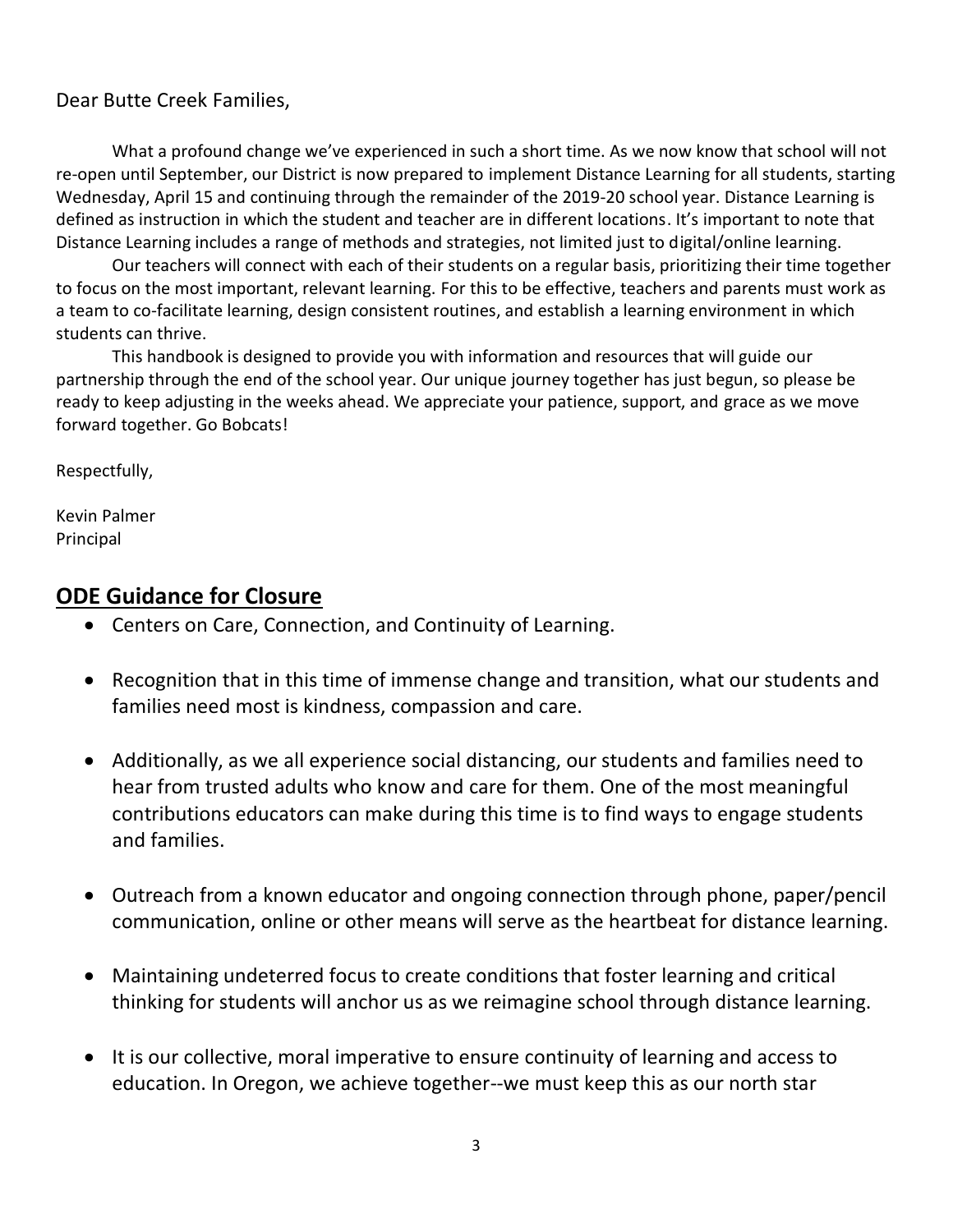## **ODE "Key elements of distance learning for every student" ODE** *and SFSD application*

#### **1. Every student regularly connects with their teacher(s).**

- Teachers will connect with each student in each class at least weekly. Connection methods will vary by age of student and family circumstances. Connection methods may include Google Meet, responding to email or text, mailing or dropping off work, responding to Dojo, Remind, Seesaw, Google Classroom, phone connection, or any other expectation classroom teachers have established that allows for monitoring of student engagement and progress.
- If teachers are not able to connect with a student within a school week, teachers will mark them "absent" for the week and submit absence reports through building established process.
- If a student is marked absent, the school office will follow up with each family with safety calls. If the office does not hear back from a family, the absence will be sent on to our school counselors, Ms. Scott and Ms. Zukowski, in order to follow up further and possibly refer to the School Resource Officer for a wellness check.

#### **2. Teachers and students prioritize time together to focus on the most important or relevant learning.**

• Teachers are allotted very little Teacher-Led Instruction time for each student per day. Teaching and learning will not resume as it previously existed. Distance Learning looks different. Teachers will determine the most relevant learning for each student each week.

#### *Teacher-Led Instruction time recommendations includes Teacher Instruction (in various forms which can be live or not live) and the tasks assigned to practice and demonstrate that learning.*

Recommended times per day for Teacher-Led Instruction:

- $\circ$  Grades K-1: 45 minutes
- o Grades 2-3: 60 minutes
- o Grades 4-5: 90 minutes
- o Grades 6-12: 30 minutes per teacher (Maximum 3 hours in a day)
- In addition to the Teacher-Led Instruction time allotted each day, students are to continue to engage in SEALS daily. Classroom Teachers will direct you or your student to the appropriate SEALS work for them.

Recommended SEALS time for students is:

- o Grades K-1: 1-2 hours per day
- o Grades 2-3: 2 hours per day
- o Grades 4-5: 3 hours per day
- o Grades 6-12: 1-2 hours per day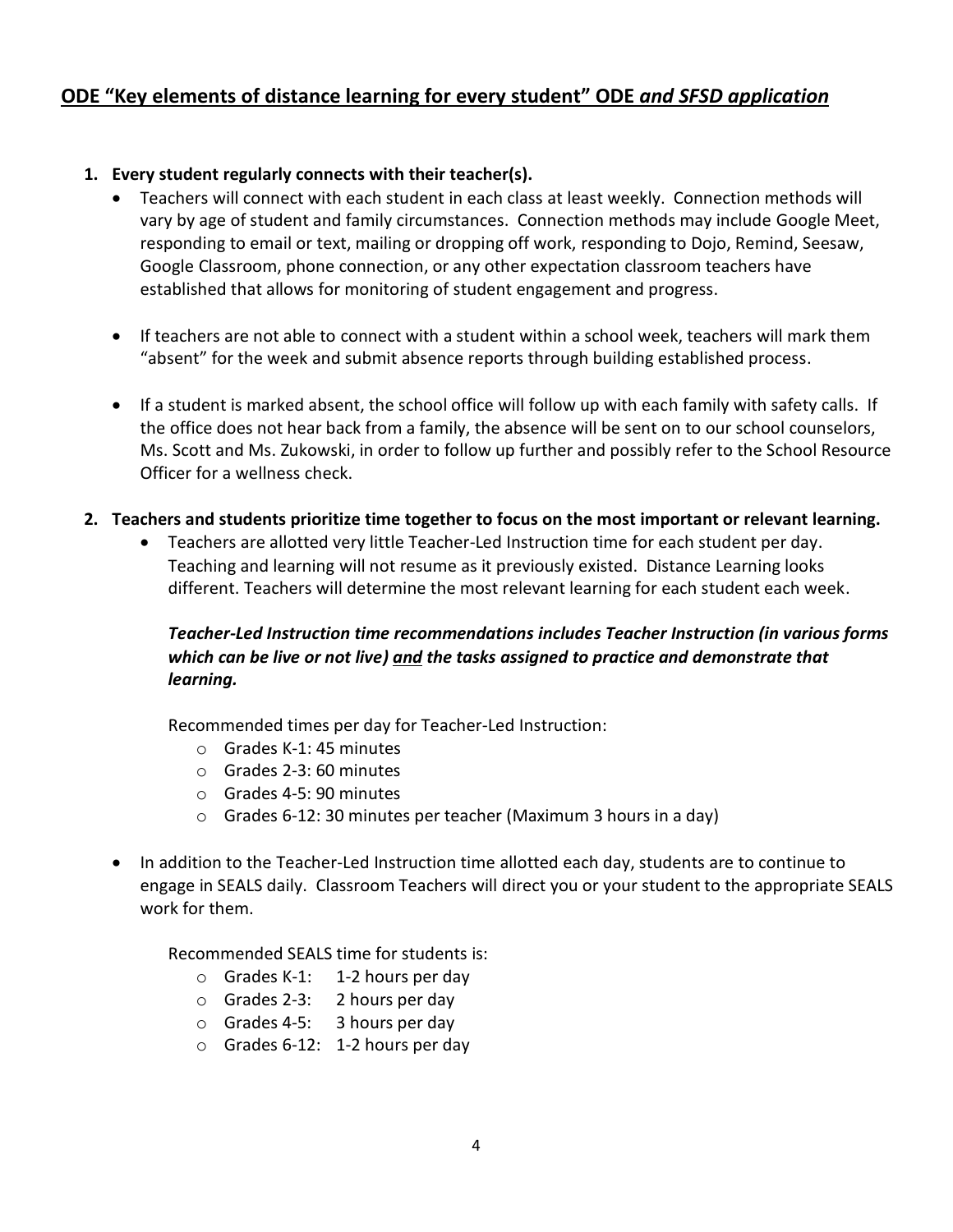- **3. Teachers, families, and caregivers work as a team, anchored in partnership. Together, teachers and families co-facilitate learning, design consistent routines, and establish the learning environment.**
	- Parents, guardians, extended family and others, thank you for working with us as *Learning Partners*! This is nothing new; we've always been partners in educating our young Bobcats. However, because we can no longer be together at school, our partnership is more important now than ever before. We need your assistance in two important areas:
		- $\circ$  Ensure student participation in Teacher-Led Instruction opportunities. The timing and delivery of this instruction varies by teacher, so please become familiar with Butte Creek's building and staff schedules.
		- o Access Supplementary Education and Learning Supports (SEALS), either online or in packet form, aiming for about 2 hours of work daily. Please make SEALS math, reading, and writing a priority, and other subjects as time allows.
	- Butte Creek teachers, counselors, and learning specialists will be available for communication throughout the normal school day, during regular office hours **(See Butte Creek Student and Staff Schedules).** Teachers may make themselves available beyond these times, at their discretion. Teaching staff can be contacted with questions about schedules, academics, and grading through e-mail, which we will strive to answer within 24 hours. School-wide communication will continue through automated phone calls and emails as needed. Teachers will be interacting with all students at least twice each week.
	- The Butte Creek office will be staffed daily by one of our secretaries. If you have general questions or need to reach someone and you aren't sure how, please call 503-829-6803. To contact our teachers directly, please use email, ClassTag, SeeSaw, or whatever other method your child's teacher establishes with you.
	- If you have questions about learning or instruction, please contact your child's teacher directly. Information on how to pick-up or drop-off homework can be found at the top of p. 11.

#### **4. Teachers continue to monitor, report and record each student's progress towards learning goals and standards, encouraging critical problem solving, collaboration, communication and creativity.**

- Progress monitoring will look different. Progress cannot necessarily be tracked through a workflow of assignments and assessments to collect points. Students will have flexible opportunities to demonstrate progress toward standards.
- Grading in distance learning will look different and is explained below: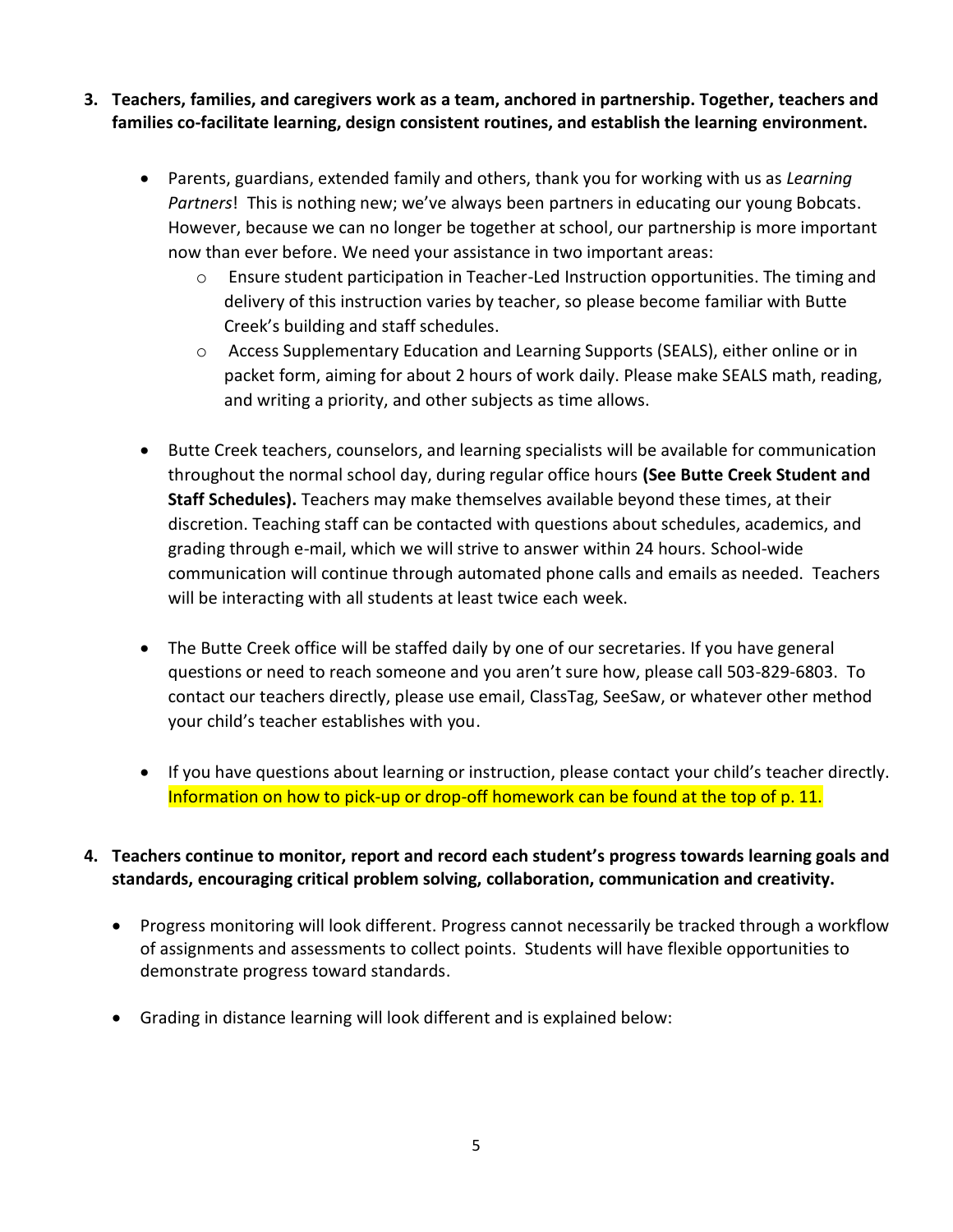#### **Spring 2020 Grades in Silver Falls School District will be reported as follows:**

#### K-5

Report Cards will reflect "Adequate Progress" or "Needs Attention" for each content area and X for each subskill area.

## 6-8

Report cards will reflect P for Pass and NP for No Pass for each course.

#### 9-12

Report cards will reflect P for Pass and NP for No Pass for each course.

Moving to credit/no credit grading will benefit our staff and students without negative consequences for students with collegiate aspirations. Universities across the country have made it clear that students will not be penalized for missing traditional standardized tests or for posting credit/no credit transcripts for this semester. One of the most clear explanations of the assurances our students should expect comes from Harvard University – their complete letter can be found [here.](https://www.thecrimson.com/article/2020/3/21/harvard-coronavirus-applications-admissions-guidance/?utm_source=hs_email&utm_medium=email&utm_content=85201040&_hsenc=p2ANqtz--F2F3pXJX9-cQLzWulJ7pXBFDDOmUD_3n6XFWtXpe5ijkMPRrZoH3-9rVjJHtelbreVH8fhwNvMLiuWmPBpiDjvObkSKpBVgFIJSgWDhZxkFuQF7k&_hsmi=85201040)

SFSD has created a one-semester change in practice to post accumulated credits without positively or negatively impacting grade point averages. Colleges lean heavily on an official document called the School Profile. School Profiles explain circumstances to colleges, including graduation requirements, grade point average calculations, honors courses, average SAT/ACT scores, and other elements that make schools unique. In this case, the shift to credit/no credit grading in the face of a national pandemic will be described and accepted without penalty. The move is temporary and will be discontinued when students and staff return to school in the fall.

#### **5. Schools provide multiple, flexible opportunities -- for our high school students in particular – to earn credit on their pathway to graduation.**

It is expected that SFSD will enable students to complete requirements with needed flexibilities associated with the nature of assignments and mode of grading during any period of school closure.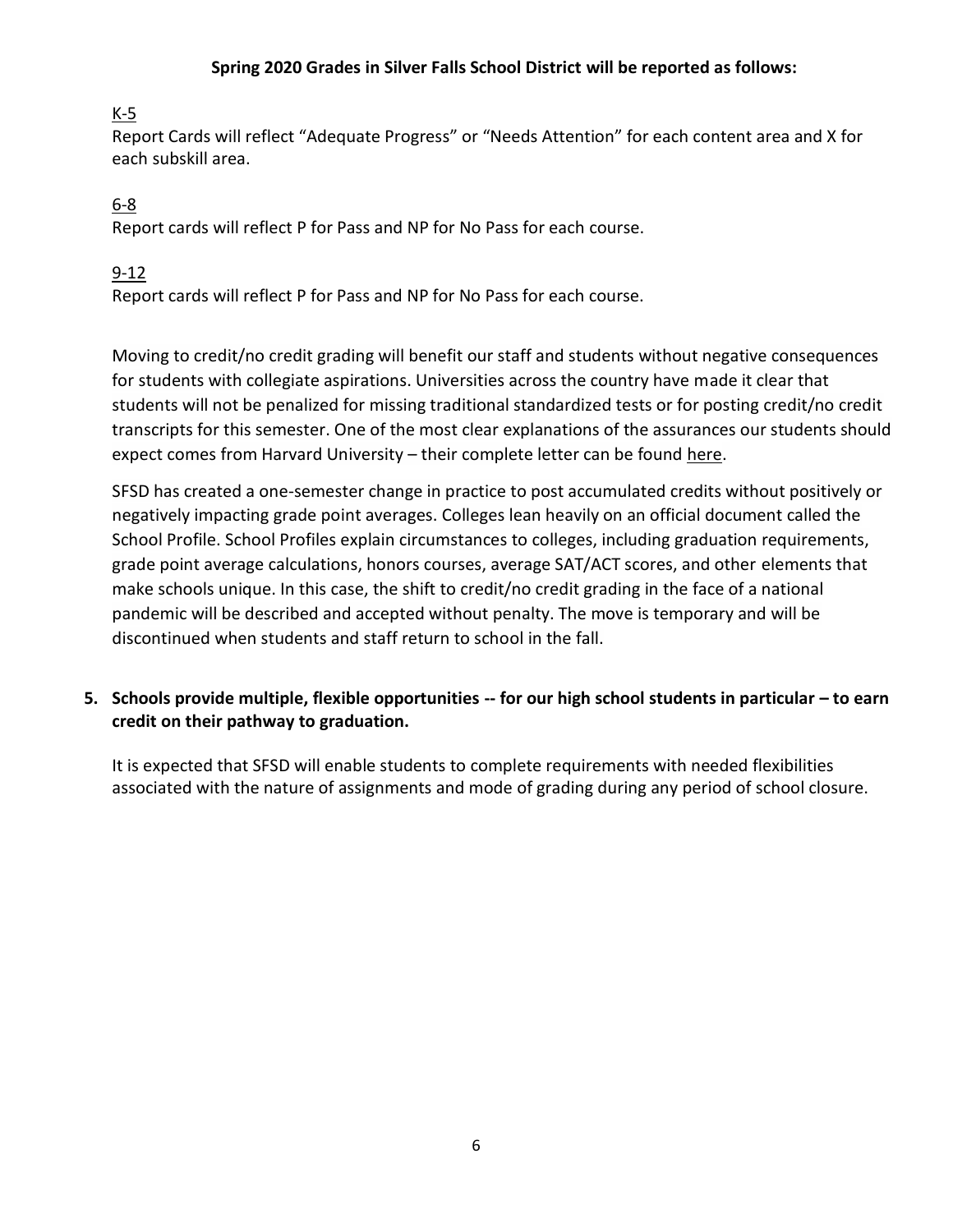## **Butte Creek Student and Staff Schedules**

We acknowledge that Distance Learning during the Coronavirus pandemic is not the same as going to school on a daily basis. We want to support our students in their well-being, social-emotional learning, and academic skills as much as possible during this time. Please do your best to follow the schedule and time recommendations below, but we recognize that adaptations may be necessary to meet the needs of your family. Please don't hesitate to reach out to your child's teacher if you need assistance. We're here to help.

| <b>Butte Creek Primary Grades Schedule</b><br>(Monday-Friday unless noted below)<br>45-90 minutes per day Teacher-Led Instructional Activities + 1-3 hours per day SEALS                                                                                                                                                                                                               |                          |  |
|----------------------------------------------------------------------------------------------------------------------------------------------------------------------------------------------------------------------------------------------------------------------------------------------------------------------------------------------------------------------------------------|--------------------------|--|
| <b>Teacher Prep</b>                                                                                                                                                                                                                                                                                                                                                                    | $7:30 - 8:00am$          |  |
| <b>Staff and Team Meetings</b>                                                                                                                                                                                                                                                                                                                                                         | $8:00 - 9:00am$          |  |
| <b>Teacher-Led Instruction</b><br>(Monday and Wednesday)<br>2 <sup>nd</sup> Grade Mrs. Blair and Mrs. Bolduc: 9:00-9:30<br>4 <sup>th</sup> Grade Ms. Barkett: 9:30-10:00<br>5 <sup>th</sup> Grade Ms. Fuerst: 10:00-10:30<br>(Tuesday and Thursday)<br>3rd Grade Mr. Brady: 9:00-9:30<br>1st Grade Mrs. Thompson: 9:30-10:00<br>Kindergarten Mrs. Kuenzi and Mrs. Zollner: 10:00-10:30 | $9:00 - 10:30$ am (M-Th) |  |
| <b>Teacher Office Hours/Student Support</b>                                                                                                                                                                                                                                                                                                                                            | $9:00 - 10:30$ am (Fri)  |  |
| <b>Intervention/Counseling</b>                                                                                                                                                                                                                                                                                                                                                         | $10:30$ am - 12:00pm     |  |
| Lunch                                                                                                                                                                                                                                                                                                                                                                                  | 12:00 -12:45pm           |  |
| <b>Student SEALS + Movement/Music</b><br><b>Teacher Office Hours/Student Support</b>                                                                                                                                                                                                                                                                                                   | 12:45 - 2:30pm           |  |
| <b>Teacher Collaboration and Prep</b>                                                                                                                                                                                                                                                                                                                                                  | $2:30 - 3:30$ pm         |  |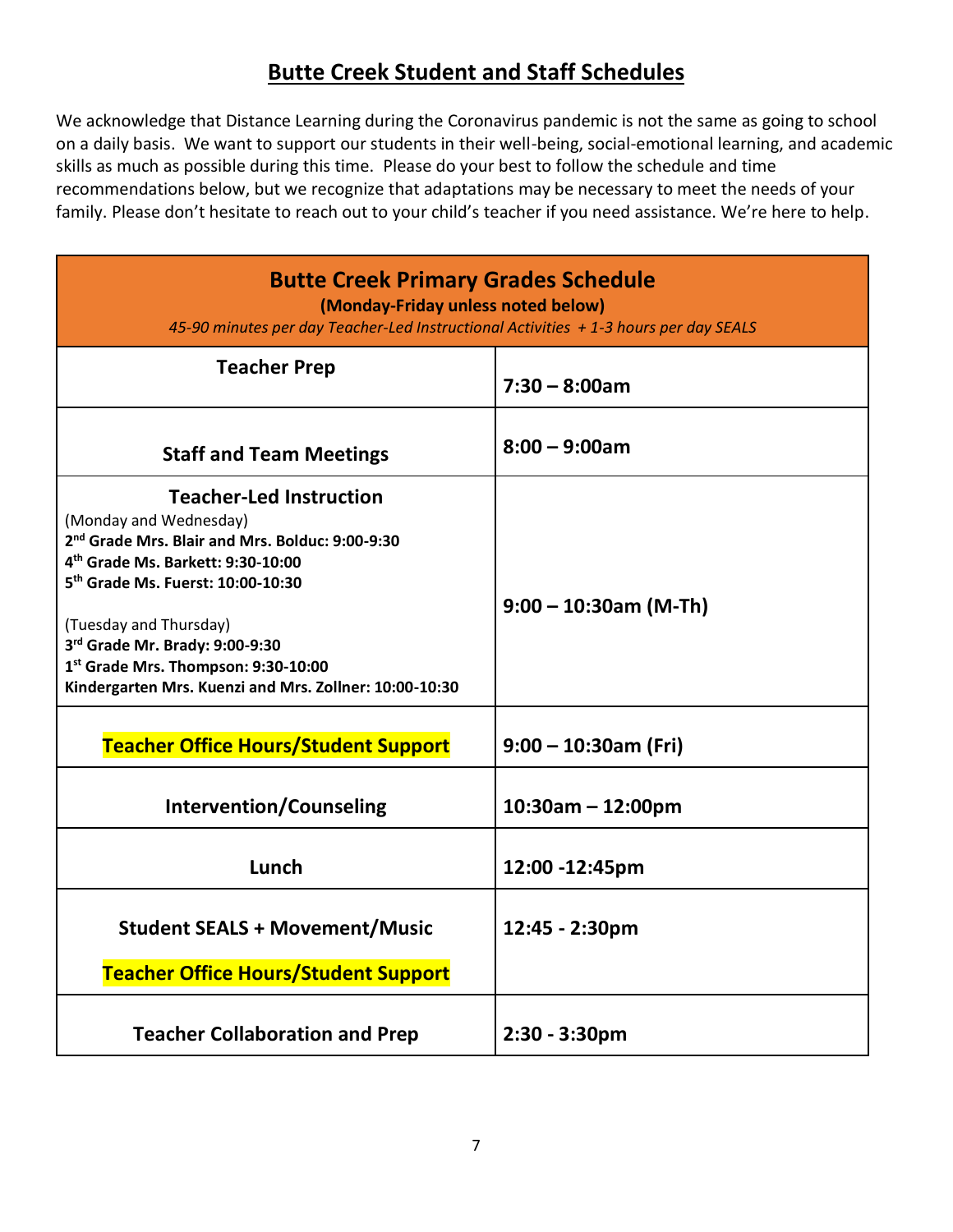## **Butte Creek Middle School Schedule**

**(Monday-Friday, unless noted below)**

*3 hours per day Teacher-Led Instructional Activities + 1-2 hours per day SEALS*

| <b>Teacher Prep</b>                                                                                                                                                                                                     | 7:30 - 8:00am                                                      |
|-------------------------------------------------------------------------------------------------------------------------------------------------------------------------------------------------------------------------|--------------------------------------------------------------------|
| <b>Staff and Team Meetings</b>                                                                                                                                                                                          | $8:00 - 9:00am$                                                    |
| <b>Students: SEALS/Independent</b><br><b>Work/Movement</b><br><b>Teachers: Office Hours/Student Support</b>                                                                                                             | $9:00 - 11:00am$                                                   |
| <b>Homeroom Contact/SEL</b>                                                                                                                                                                                             | $11:00 - 12:00 \text{pm (M/F)}$                                    |
| <b>Content Classes for Students</b><br>Tuesday - Period 1 (5 LA, 6 Sci, 7U Math, 7S LA, 8 PE)<br>Wednesday - Period 3 (5 Sci, 6 LA, 7U LA, 7S Math, 8<br>SS)<br>Thursday - Period 5 (5 Math, 6 SS, 7U PE, 7S Sci, 8 LA) | 11:00am -12:00pm $(T/W/Th)$                                        |
|                                                                                                                                                                                                                         |                                                                    |
| Lunch                                                                                                                                                                                                                   | 12:00-12:45pm                                                      |
| <b>Content Classes for Students</b><br>Tuesday - Period 2 (5 LA, 6 PE, 7U SS, 7S LA, 8 Math)<br>Wednesday - Period 4 (5 PE, 6 LA, 7U LA, 7S SS, 8 Sci)<br>Thursday – Period 6 (5 SS, 6 Math, 7U Sci, 7S PE, 8 LA)       | 12:45-1:45pm                                                       |
| <b>Students: SEALS/Independent</b><br><b>Work/Movement</b>                                                                                                                                                              | $1:45 - 2:30 \text{pm}$ (T/W/Th)<br>$12:45 - 2:30 \text{pm}$ (M/F) |
| <b>Intervention/Counseling</b>                                                                                                                                                                                          | $12:45 - 2:30 \text{pm}$ (M/F)                                     |
| <b>Teacher Collaboration and Prep</b>                                                                                                                                                                                   | $2:30 - 3:30$ pm                                                   |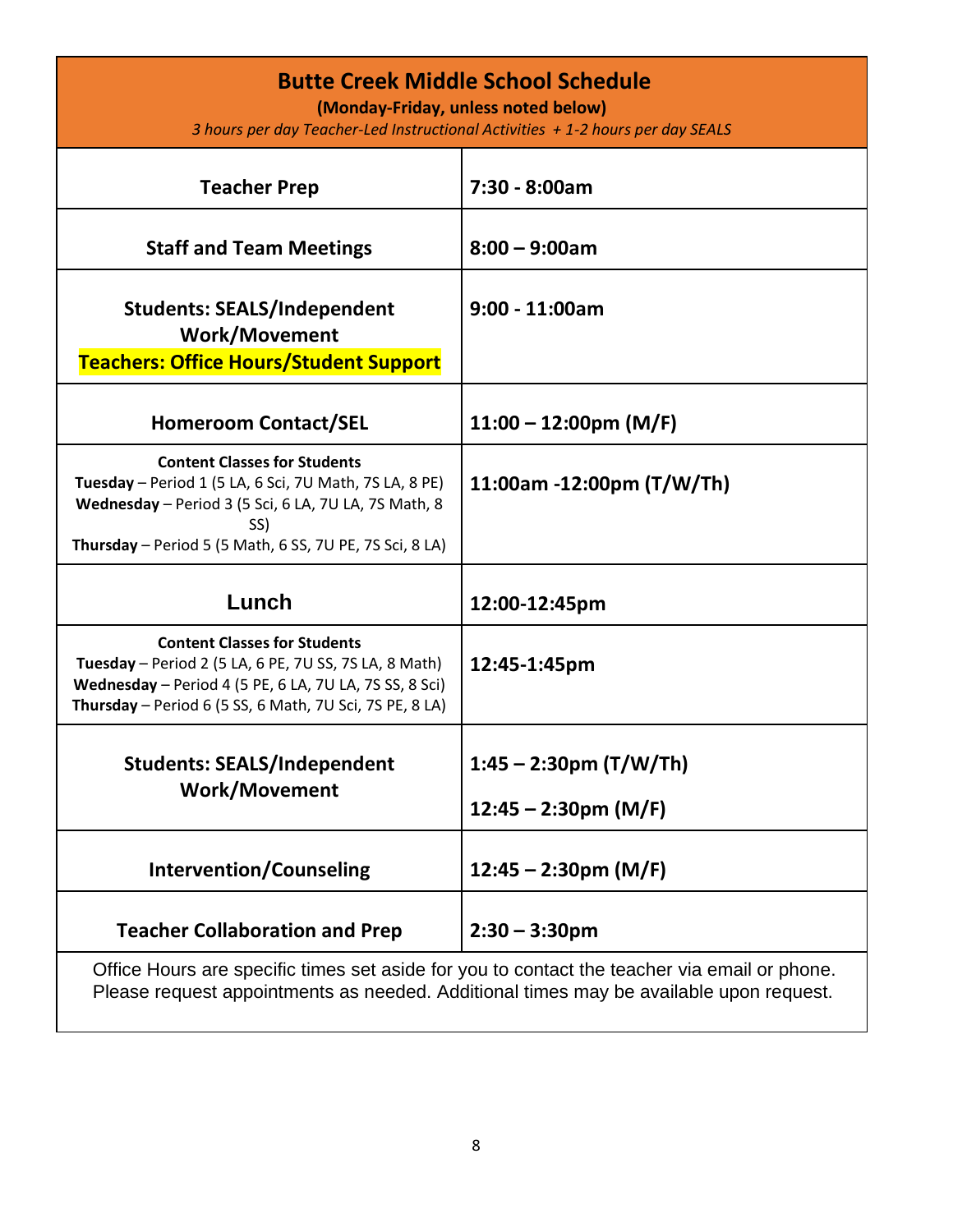## **Examples of Tools Students and Teachers can use to Demonstrating Learning**

- Traditional Papers and Reports
- Traditional Quizzes and Tests
- Slide-Based Presentations
- Multimedia and Presentation Tools
- These can be presented in real time or recorded.
- Students may include talking points or presentation scripts on slide notes.
- Separate document or drawing tool could be used to support the project.
- Video Recordings
- Posters, Tri-Folds, Models, and Dioramas
	- $\circ$  These can be presented using a video (live or pre-recorded) or digital photographs with an attached verbal or written narrative explanation.
- Audio Recordings and Podcasts for performance-based courses like band/music, choir, theater, or speech and debate.
- Illustrations (flow charts, diagrams, collages, comic strips, infographics and other visual presentations) completed digitally using illustration software or can be scanned or photographed and uploaded. The Google Drive App can be used to scan and upload a smartphone camera.
- Infographic Tools
- Dialogue, Monologue, or Other Performance can be submitted in writing or recorded and submitted digitally.
- Discussion Threads, Journaling, or Interactive Notebooks through a shareable platform like Google Docs or through Google Classroom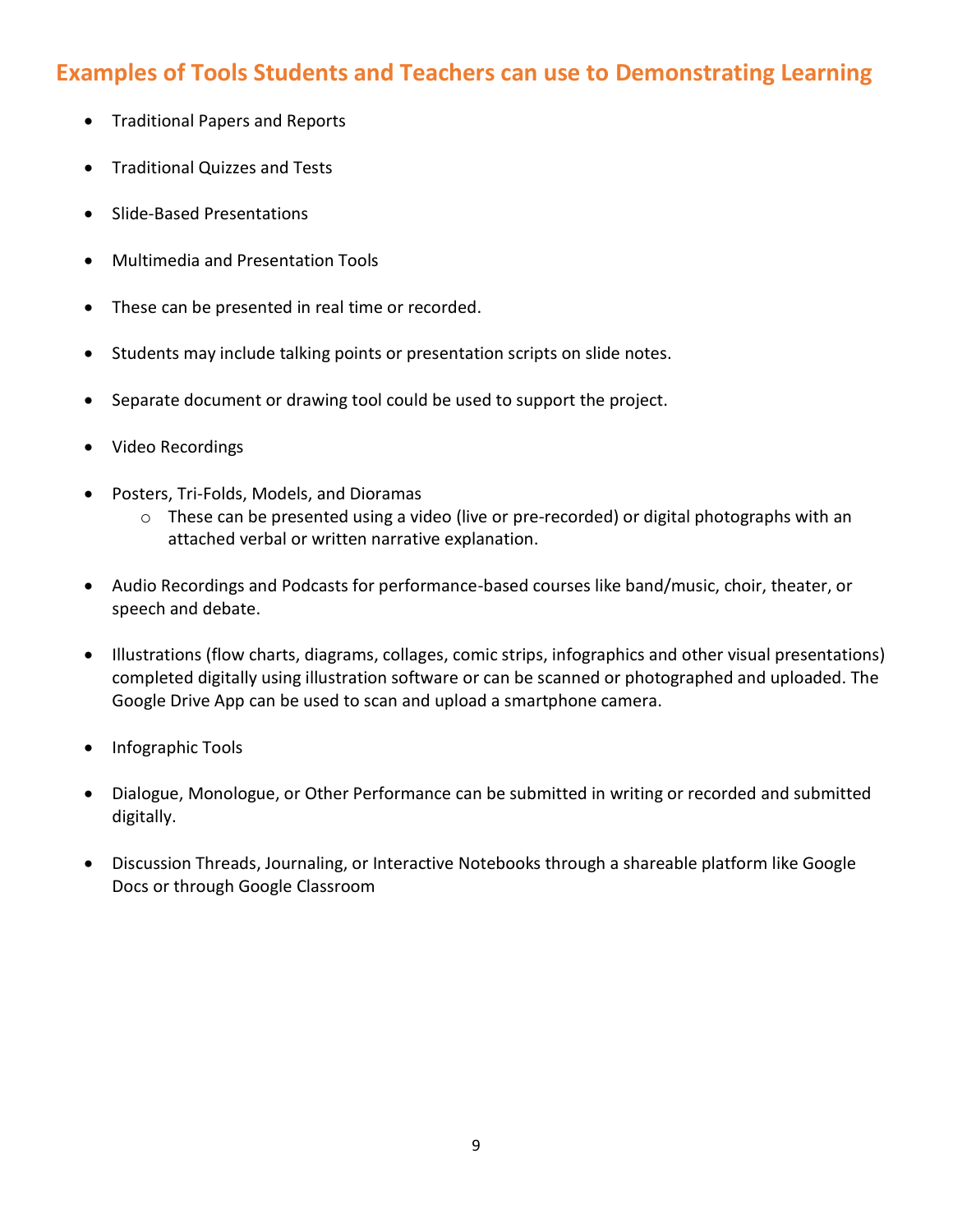## **Further Guidance on Grading**

## **Can Teachers require graded work from distance learning students?**

Yes. Teachers should weigh their policies with the lens of equity and with the primary goal of first, doing no harm to students.

For students with disabilities, any changes to learning strategies or grading policies should, as appropriate, be done in conjunction with the student's Individualized Education Program (IEP) to ensure that the changes respond to their learning needs. Grading policies will likely differ for alternative schools, such as continuation schools and schools serving incarcerated youth, who may also need differentiated learning and grade strategies.

## **How is dual enrollment impacted by credit/no credit grading?**

Dual enrollment policies, including grading, will be determined based on the agreement between the educational agencies (usually between a high school and a community college). SFSD is working with partner colleges to make any necessary modifications.

## **What constitutes "gradable" work in distance learning??**

Assigning a grade in a distance learning context will require teachers to reconsider the kinds of materials they provide to and accept from students. Online resources, mobile applications, and web platforms can help teachers provide flexible means of furthering instruction. When students are working at home from other materials, these can be shown or displayed by photographs attached to text messages where computers are not used or accessible. SFSD will be using school buses to drop off and pick up hard copy work in cases where packets of work are the norm, or having work delivered to and picked up from the school using car line processes.

## **School/Community Activities**

Our Butte Creek staff has been brainstorming ways to adapt typical school events to online formats over the next two months, as well as new ideas to connect with our students and families, such as Virtual Spirit Week. We will hold Site Council and PTT meetings via Google Meet (or other apps), and we're working on ideas for Kindergarten Roundup, student recognition, and even end-of-year traditions such as Kindergarten Promotion and 8<sup>th</sup> Grade Graduation. We'd welcome any suggestions you might have!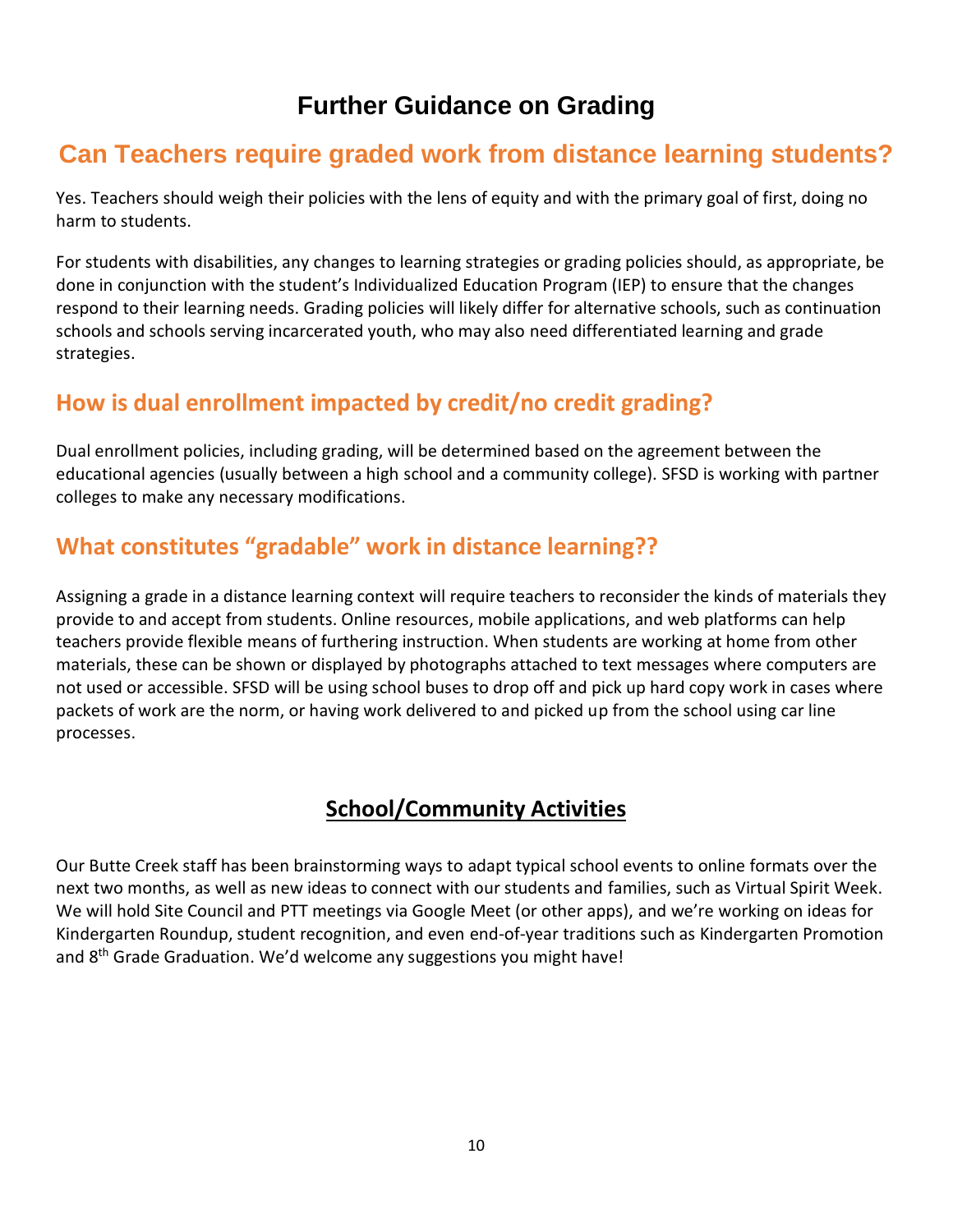## Resources for Parents and Students

## **\*\*Turning in and picking up assigned work\*\***

Teachers will send assigned class work to students electronically whenever possible, and we ask that you return it that way if you can. If you have requested printed learning packets, you may pick those up at school every **Thursday between 8am – 4pm** for the following week. If possible, please scan or take photos of your completed work and email them directly to your teacher. If that is not possible, you may return the packet to school, also on **Thursday, from app. 8am – 8pm.** A container will be placed near the front doors for your convenience. Any printed packets that are dropped off at school must be quarantined for 3 days (Friday-Sunday) so that teachers may safely handle them beginning Monday morning. Thanks in advance for helping us minimize the amount of material turned in physically to the school.

## **SFSD CLOSURE SITE**

[https://seals.silverfallsschools.org](https://seals.silverfallsschools.org/)

## **ODE PARENT LINK**

<https://www.oregon.gov/ode/educator-resources/standards/Pages/Distance-Learning-for-All.aspx>

**Food, Shelter, Crisis Services, and Counseling Resources**

<https://sites.google.com/silverfalls.k12.or.us/covid19-counseling-resources/home>

## **Guidance Using Technology to Connect Teachers and Students**

**Google Meets for Parents Video:** <https://youtu.be/HLQ0ZwSBOZ4>

## Two-Way Communication Tools

- District Email
- Phone Calls \*67 to will mask teacher numbers
- Google Classroom, Class Tag, Remind, Seesaw, or Class Dojo
- Google Voice (Teachers will share their Google Voice #)
- Google Meet Video Conference

#### One-Way Communication Tools

- District Email and Edulink
- Google Classroom, Remind, Seesaw, or Class Dojo
- Short Video Recording with Screencastify
- Video Recording with Google Meet or live via Google Meet Live stream